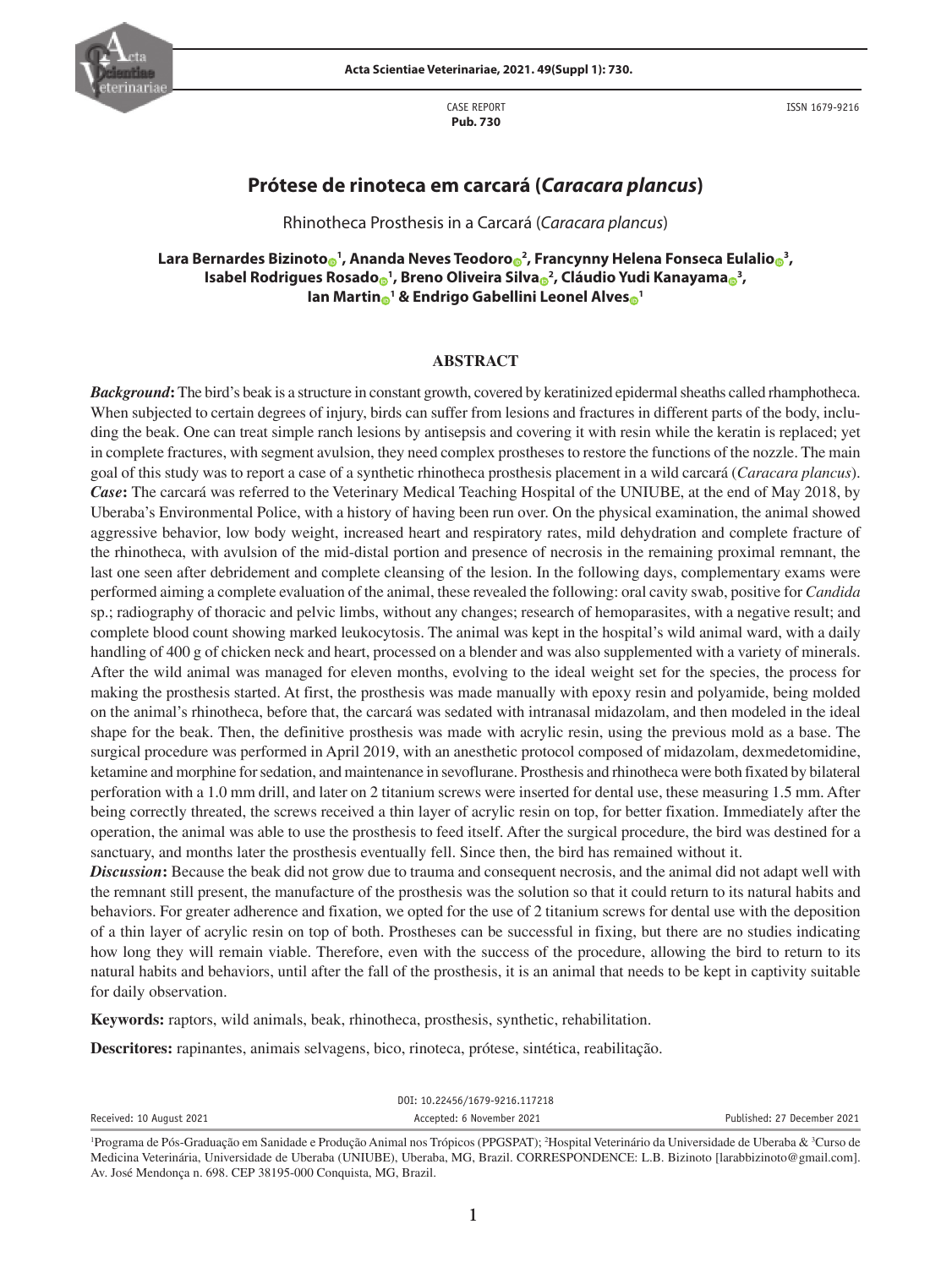# **INTRODUÇÃO**

O bico das aves é uma estrutura dinâmica em crescimento constante, constituído pelos ossos maxilares superior e inferior, cobertos por bainhas epidérmicas queratinizadas denominadas de ranfoteca [4] e substituem de forma semelhante os lábios e dentes dos mamíferos, possuindo diversas funções [13]. A ranfoteca é subdividida em rinoteca (superior) e gnatoteca (inferior), e sua consistência, formato e tamanho variam de acordo com as características de cada espécie e seus hábitos alimentares [5]. Aves submetidas a determinados graus de injúria podem sofrer lesões e fraturas em diversos locais, sendo mais frequentemente envolvidos os membros pélvicos, asas, crânio e bico [1]. Os danos na ranfoteca podem ser decorrentes de traumas devido a disputas entre machos ou diferentes espécies, agressões entre companheiros de recinto, atropelamentos, choques mecânicos, entre outros [2,6,12]. Lesões de ranfoteca decorrentes de traumatismos leves, como fissuras ou perfurações, podem ser tratadas somente com antissepsia e recobertas com resina acrílica até completa reposição da queratina; em lesões graves, ocorrendo fratura de algum segmento da ranfoteca, o método de reparação está ligado diretamente à sua extensão e localização; já em fraturas completas, com avulsão de segmento, são de extrema dificuldade de reparo, necessitando de próteses complexas com grandes chances de insucesso [5]. As próteses podem ser classificadas como autógenas, homólogas ou alógenas, heterólogas ou xenógenas, sintéticas e mistas [6].

O objetivo deste trabalho foi relatar um caso de inserção de prótese sintética de rinoteca em carcará (*Caracara plancus*) de vida livre atendido no Hospital Veterinário da Universidade de Uberaba, MG.

#### **CASO**

A Quinta Companhia da Policia Militar do Meio Ambiente de Uberaba encaminhou, ao Hospital Veterinário da Universidade de Uberaba, um carcará (*Caracara plancus*), adulto, com histórico de atropelamento na região peri-urbana de Uberaba-MG. No exame físico observou-se comportamento agressivo, baixa massa corporal (650 g), frequências cardíaca (260 bpm) e respiratória (50 mpm) aumentadas devido à agitação e estresse, desidratação leve e fratura completa de rinoteca, com avulsão da porção médio-distal e presença de necrose no resquício proximal remanescente. Foram

administrados o meloxicam<sup>1</sup> [Maxicam® Injetável 2% dose de 0,5 mg/kg] e tramadol<sup>2</sup> [Cloridrato de tramadol 50 mg/mL Injetável - dose de 4 mg/kg], ambos via intramuscular. Realizou-se o desbridamento da rinoteca e a limpeza com solução fisiológica<sup>3</sup> [Solução de Cloreto de Sódio a 0,9%] e antisséptico degermante<sup>4</sup> [Clorexidina Riohex® 2%], repetidas por mais 3 dias consecutivos.

No dia seguinte ao desbridamento, foi colhida uma amostra (Swab) da mucosa oral para cultura fúngica, que resultou positiva para *Candida* sp. Para o tratamento, foi administrado cetoconazol<sup>5</sup> [Cetoconazol Suspensão Oral 20% - dose de 30 mg/kg a cada 24 h por 30 dias consecutivos].

Quatro dias após o recebimento do animal foi realizada coleta de sangue para hemograma e esfregaço, sendo este negativo para pesquisa de hemoparasitos. Os valores obtidos no hemograma foram: hemácias = 2,37 milhões/mm<sup>2</sup> (2,54 ± 0,49); hemoglobina = 18,7 g/% (10,03  $\pm$  1,1); hematócrito = 41,0 % (36,66 ± 4,71); proteína plasmática = 4,4 g/dL  $(4,21 \pm 0.54)$ ; VCM = 177,22 fl  $(148,19 \pm 32,27)$ ; plaquetas =  $36.000/\text{mm}^3$  (21.500  $\pm$  12.967,91); leucócitos totais =  $48.000/\text{mm}^3$  (11.917 ± 9.233); heterófilos =  $40.320/\text{mm}^3$  (9.243,3 ± 8.173,8); linfócitos =  $7.200/\text{mm}^3$  (2.370 ± 1.268,3); monócitos = 480/mm<sup>3</sup>  $(268,33 \pm 239,87)$ ; eosinófilos e basófilos =  $0/\text{mm}^3(0)$ .

A ave foi mantida no setor de animais silvestres do Hospital Veterinário da Universidade de Uberaba, sendo realizado manejo alimentar com 400 g diárias de pescoço e coração de frango processados no liquidificador, acrescido de suplemento vitamínico e mineral, já que apresentava dificuldade para ingerir os alimentos inteiros. Após 11 meses de manejo alimentar, aumentando para 1 kg de massa corpórea, iniciou-se o processo para a confecção da prótese. Foi realizado uma radiografia do crânio na projeção laterolateral para auxílio da confecção da prótese.

Inicialmente foi confeccionada uma prótese modelo com resina epóxi (Araldite®) 6 . O material foi moldado sobre a rinoteca do animal, e modelado no formato ideal para o bico da ave em questão. O procedimento foi realizado com a ave sedada, utilizando o midazolam2 [Midazolam 1 mg/mL injetável - dose 0,3mg/kg via intranasal] e manutenção com sevoflurano7 (Sevocris® 100%) em circuito anestésico baraka (Figura 1). Em seguida, utilizando a prótese modelo, foi feito um molde para a produção da prótese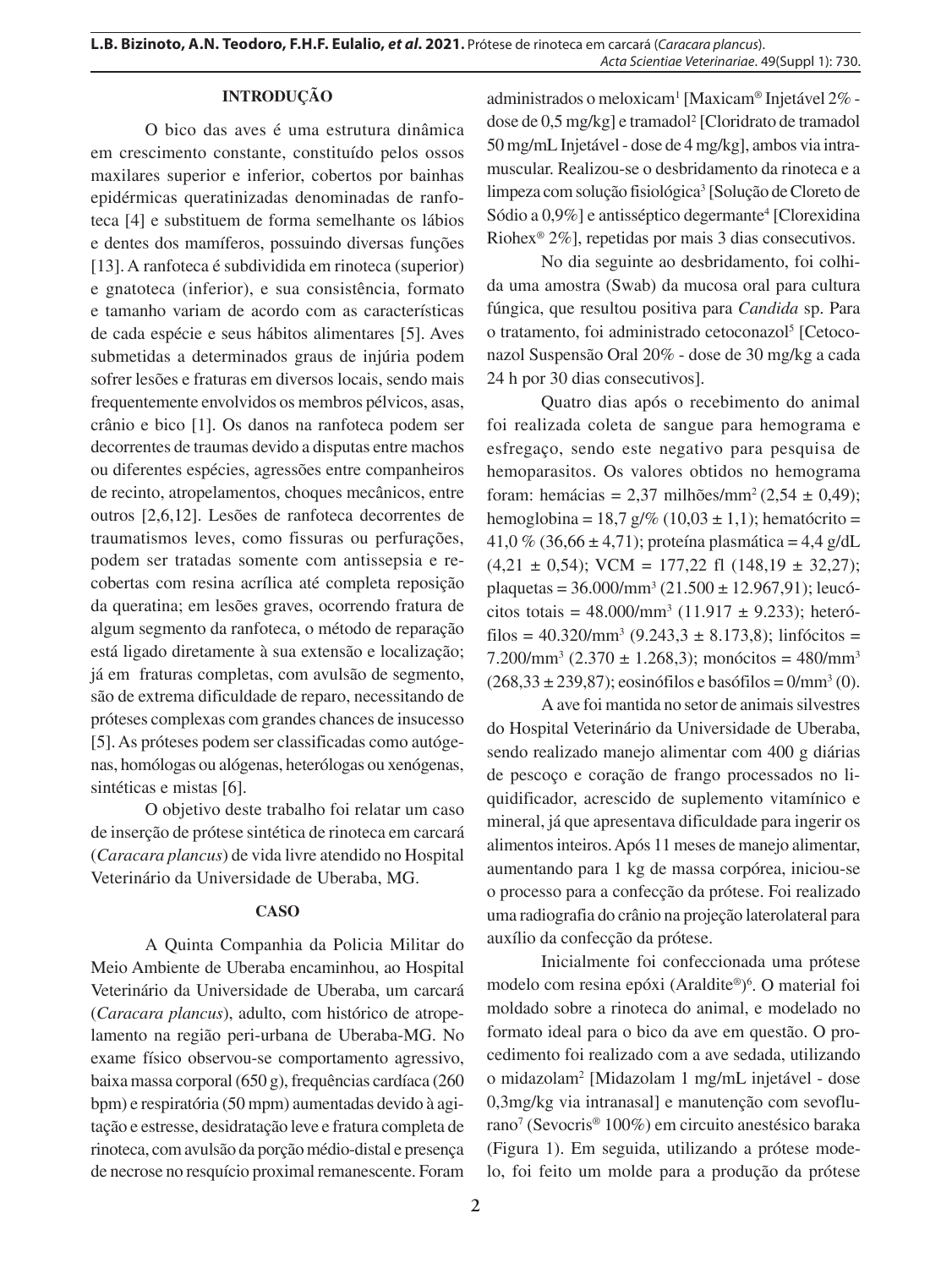

**Figura 1.** Carcará (*Caracara plancus*) após sedação com midazolam e anestesia com sevoflurano para realização do molde para produção de uma prótese sintética de rinoteca. Observar a ausência de rinoteca (A), a introdução da base da rinoteca na resina epóxi (B) para a produção de uma prótese molde (C). Procedimento realizado no Hospital Veterinário da Universidade de Uberaba, MG.

definitiva com resina acrílica (polimetilmetacrilato) ([Vipi Flah®] 8 .

Para realização do procedimento cirúrgico a ave foi pré-medicada com midazolam<sup>2</sup> [Midazolam 1 mg/mL injetável - dose 0,3 mg/kg via intranasal], sendo que após 10 min o animal já apresentava boa sedação, e então se seguiu com a administração do cloridrato de dexmedetomidina<sup>9</sup> [Dexdomitor® 500 mcg/mL injetável - dose de 15 mcg/kg], cetamina<sup>10</sup> [Ketamina Agener® 10% injetável - dose de 10 mg/kg] e morfina7 [Dimorf® 10 mg/mL injetável - dose de 0,5 mg/kg, pela via intramuscular]. Após 15 min o animal estava totalmente dissociado ao meio, sendo realizada cateterização da veia braquial para estabelecimento de acesso venoso. O animal foi intubado com sonda endotraqueal n° 3 e mantido em circuito anestésico baraka, com fluxo de oxigênio de 110 mL/kg/min e vaporização de sevoflurano<sup>7</sup> [Sevocris<sup>®</sup> 100% - entre 1,8% a 2,5%]. Os parâmetros fisiológicos do animal foram monitorados com equipamento multiparamétrico (Figura 2), sendo

avaliados frequências cardíaca e respiratória, temperatura, saturação de  $O_2$  e concentração de  $\mathrm{CO}_2$  ao final da expiração ao longo de todo procedimento, que teve duração de 2 h, e estão registrados na Figura 3.

Foi realizado a antissepsia com degermante<sup>4</sup> (Clorexidina Riohex® 2%) da porção rostral do crânio, e em seguida utilizou-se uma compressa estéril para secar a região. O procedimento cirúrgico foi iniciado por outro desbridamento dos tecidos e remoção de sujidades para o preparo da rinoteca remanescente, seguido de nova antissepsia e secagem com compressa estéril. Para a fixação, posicionou-se a prótese de resina acrílica sobre o resquício da rinoteca do animal, seguido da perfuração bilateral da prótese e rinoteca, com broca de 1,0 mm, e posteriormente inseridos dois parafusos (1,5 mm) de titânio medindo 14 mm (Figura 2). Após o rosqueamento dos parafusos, uma fina camada de resina acrílica foi aplicada por cima deles para melhor fixação. Por dentro da prótese também foi



**Figura 2.** Carcará (*Caracara plancus*) monitorado durante anestesia para realização do implante de prótese sintética de rinoteca (A). Após implante, observar a prótese fixada com dois parafusos de titânio em ambas as faces laterais da rinoteca, vista frontal (B) e vista lateral (C). Procedimento realizado no Hospital Veterinário da Universidade de Uberaba, MG.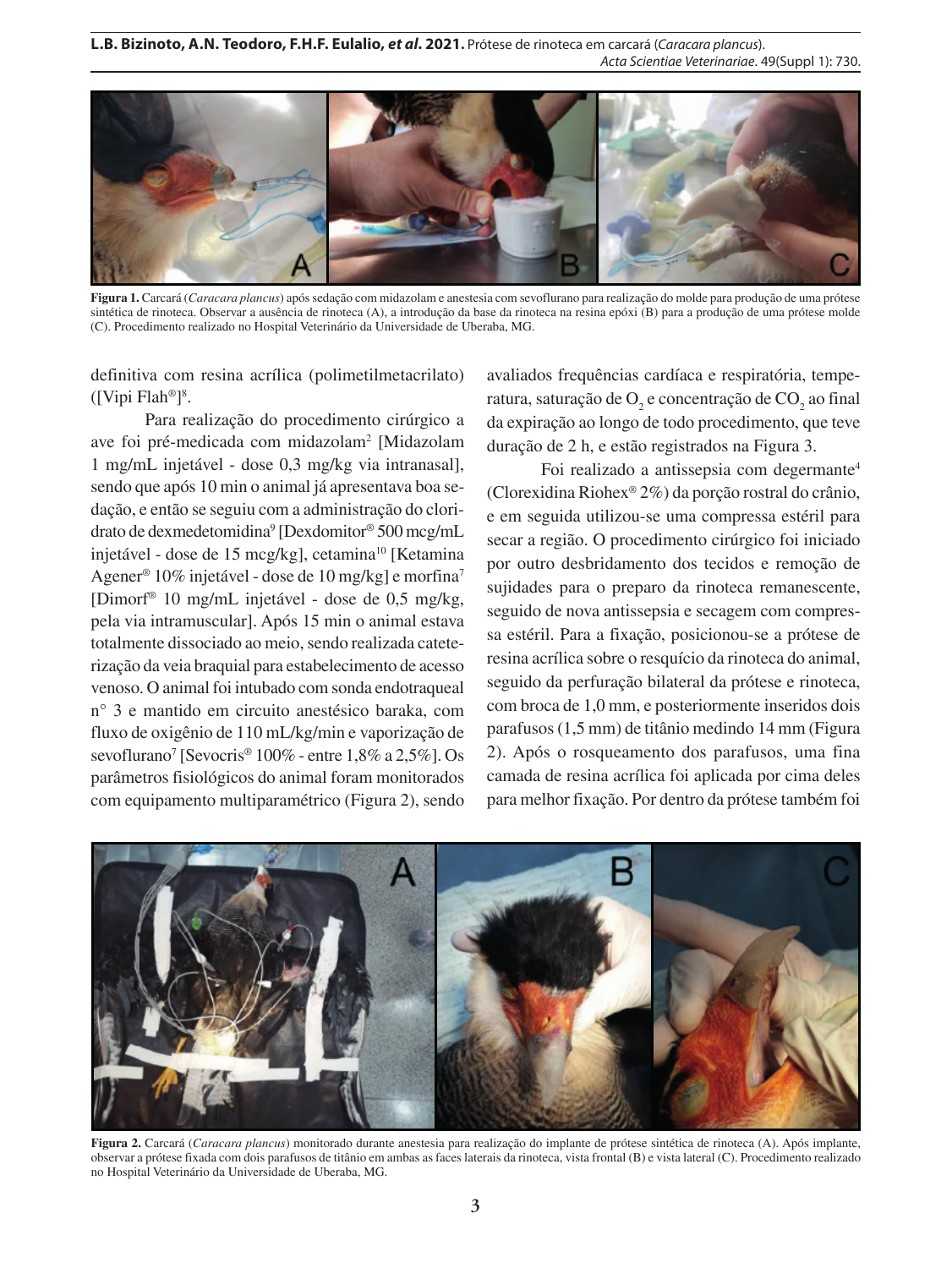

**Figura 3.** Parâmetros fisiológicos de um carcará (*Caracara plancus*) obtidos durante anestesia geral para implantação de prótese de rinoteca. Procedimento realizado no Hospital Veterinário da Universidade de Uberaba, MG.

inserida uma camada de resina acrílica para que não acumulasse alimento.

No pós operatório foi administrado enrofloxacina11 [Kinetomax® 100 mg/mL Injetável - dose de 7,5 mg/kg], meloxicam<sup>1</sup> [Maxicam® Injetável 2% - dose de 0,5 mg/kg] e cloridrato de tramadol<sup>2</sup> [Cloridrato de tramadol 50 mg/mL Injetável - dose de 5 mg/kg], todos via intramuscular, por 7 dias consecutivos. O animal já se alimentou normalmente com a prótese após o procedimento cirúrgico, com um retorno imediato da função do bico. Após o procedimento cirúrgico, a ave ficou por mais de 4 meses no Hospital Veterinário da Universidade de Uberaba para observação e acompanhamento, e em seguida foi destinada a um santuário localizado na cidade de Uberaba. Após 2 meses no santuário, a prótese acabou caindo. O animal retornou ao Hospital Veterinário para manutenção do bico e fixação da prótese, mas 15 dias depois ela caiu novamente. Desde então a ave não faz uso da prótese, conseguindo se alimentar até mesmo de presas inteiras, já que recuperou essa habilidade com a ajuda do implante.

#### **DISCUSSÃO**

Os valores obtidos no hemograma foram comparados com a referência encontrada para o carcará [10], mas os resultados da hemoglobina e plaquetas foram comparados com outra espécie da mesma família, o gavião-carrapateiro (*Milvago chimachima*), pois não foram encontrados valores específicos desses 2 parâmetros para o carcará. Chegou-se à conclusão de que as hemácias, hematócrito, proteína plasmática e VCM se encontravam dentro da normalidade para a espécie. A hemoglobina e plaquetas se encontravam um pouco acima dos valores de referência, mas isso pode ser atribuído pela comparação com os parâmetros

da outra espécie. Os valores de referência de HCM e CHCM não foram encontrados na espécie em questão, e apresentavam-se bastante diversos entre as espécies de Falconiformes, por isso não foram adicionados ao presente relato. Na série branca houve alteração significativa dos leucócitos totais, apresentando acentuada leucocitose por aumento na contagem dos heterófilos, linfócitos e monócitos, devido à presença da candidíase.

A anestesia balanceada utilizada no carcará se mostrou eficiente pois promoveu analgesia e anestesia necessária para implantação da prótese sem deprimir significativamente os parâmetros vitais. O uso de anestésicos injetáveis é uma boa alternativa por reduzirem a quantidade necessária dos anestésicos inalatórios que são os mais indicados tanto para indução quanto para a manutenção das aves, pois possibilitam um controle fácil e rápido da profundidade anestésica; além disso, o sevoflurano ainda apresenta a vantagem de possuir um retorno anestésico mais rápido, por apresentar uma menor solubilidade quando comparado com outros agentes inalatórios [10].

Geralmente lesões médio-distais da rinoteca como a da ave aqui relatada são capazes de se regenerar. O bico das aves é uma estrutura dinâmica em crescimento constante, coberto por uma camada de queratina chamada ranfoteca, e composto por feixes vasculares-nervosos, articulações e bainhas germinativas, que estão em contato direto com o periósteo e extrato córneo [4,11]. Os rapinantes, assim como os pscitacídeos, possuem um crescimento rápido da ranfoteca, geralmente com a reposição total da rinoteca dentro de 6 meses e da gnatoteca em um tempo de 2 a 3 vezes mais rápido do que a rinoteca [7,8].

O aspecto desvitalizado da base da rinoteca e a ausência de crescimento do bico durante os 11 meses de reabilitação do paciente do presente relato, mostram que houve acometimento grave da camada germinativa aderida ao periósteo. Sabe-se que fatores como trauma ou necrose dessa região danificam a vascularização para o bico, gerando deformidades ou até a ausência do crescimento da queratina do bico [6].

A confecção da prótese foi a solução para que o animal pudesse retornar aos seus hábitos naturais, visto que não se adaptou à ausência da rinoteca nos primeiros meses de tratamento. Nas reconstituições protéticas da ranfoteca, os objetivos são promover a cicatrização dos tecidos remanescentes e restaurar funções primárias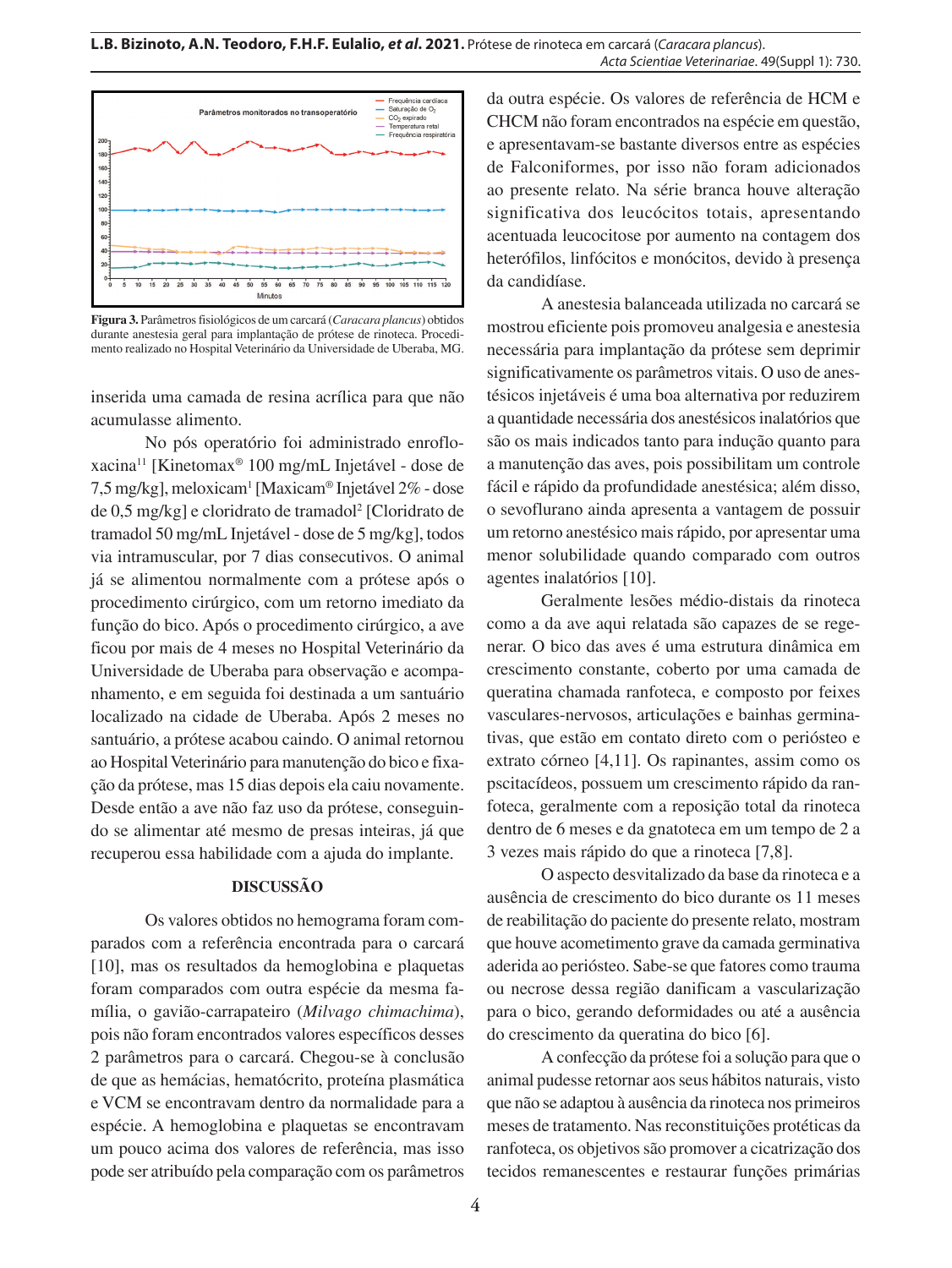como ingestão de alimento, água, caça, confecção de abrigos e secundárias como, locomoção e impermeabilização de penas [4]. Quando o animal se adapta a ausência do bico e consegue desenvolver as funções com eficiência, não se deve optar pela colocação da prótese apenas por motivos estéticos [3].

A ave em questão é um rapinante que utiliza seu bico para abater, fragmentar e ingerir a presa, desse modo, a prótese foi imprescindível para que o animal voltasse a seus hábitos e comportamentos naturais. Durante os 11 meses de reabilitação o paciente só conseguia ingerir alimentos triturados, dependendo muito da ajuda do ser humano para sobreviver. As características biológicas da ave como comportamento, grau de atividade, massa corporal e necessidades funcionais do bico são fatores que devem ser considerados na escolha do tratamento com ou sem prótese [13].

O acréscimo de suplemento vitamínico e mineral na dieta do paciente foi necessário, uma vez que somente o pescoço e coração de frango não possuem todos os nutrientes adequados para a alimentação de rapinantes, principalmente em uma ave com dificuldade de ingestão de alimentos inteiros. O carcará é uma ave carnívora, com maior preferência pelos roedores, consumindo suas presas inteiras para obter todas as fontes nutricionais essenciais para seu desenvolvimento [10].

A opção por se utilizar uma prótese de bico sintética na ave do presente relato se deu pela indisponibilidade de outras alternativas. As próteses podem ser classificadas de forma análoga aos enxertos, sendo autógenas quando provenientes do mesmo indivíduo; homólogas ou alógenas, provenientes de outro indivíduo da mesma espécie; heterólogas ou xenógenas, provenientes de indivíduo de espécie distinta; sintéticas, que são confeccionadas com material inorgânico; e mistas, devido a associação de dois ou mais tipos de próteses [6]. As próteses mais utilizadas para o bico das aves são as homólogas, mistas e as sintéticas [9].

Embora o exame radiográfico do crânio não tenha auxiliado muito na confecção da prótese, ele permitiu avaliar a qualidade do osso da base da rinoteca, ponto fundamental para a programação de como e onde a prótese será fixada. Antes da confecção da prótese é indicado que se realize exames radiográficos do crânio, avaliando estruturas ósseas e tecidos moles remanescentes que receberão a prótese; em seguida, essas mesmas estruturas deverão ser moldadas em um

produto mais maleável, para que possa ser ajustado com mais acurácia; e só quando a prótese provisória estiver terminada, moldada corretamente de acordo com a anatomia do animal em questão, é que se confecciona a prótese definitiva [3].

No presente relato, o material utilizado para a moldagem da prótese provisória foi a resina epóxi, por ser inicialmente líquida e permitir a modelagem prefeita da base da rinoteca, e a resina acrílica (polimetilmetacrilato) para a definitiva por ser muito resistente. Os polímeros mais utilizados na odontologia são os acrílicos, devido a sua resistência, mas alguns outros materiais podem ser citados, como as resinas compostas, cimentos resinosos e o cianoacrilato [3].

A implantação da prótese com parafusos de titânio se deu para melhor fixação, uma vez que o titânio é capaz de se integrar ao tecido ósseo promovendo uma interfase bastante coesa. O maior desafio em relação às próteses sintéticas é a sua fixação no corpo do animal, independentemente do material e da técnica empregada [3]. Fatores como a anatomia de cada espécie, peso do bico, desconhecimento das distribuições de força sobre o bico e a possível incompatibilidade da interação entre as resinas e a superfície da queratina, são responsáveis por insucessos nesse tipo de procedimento [7]. Devido a ranfoteca ser formada por uma superfície lisa exteriormente e preenchida com redes de fibras ósseas ramificadas internamente, pode ser complicado a sustentação da prótese, com riscos de insucesso e queda no pós-cirúrgico [9]. Para uma maior aderência e homogeneidade da reconstituição, pode-se fazer uso de parafusos intrarradiculares ou pinos intradentinários, promovendo maior fixação da prótese [4].

Logo após o término do procedimento cirúrgico a ave já voltou a se alimentar normalmente sozinha, com um retorno imediato da função do bico. Patel *et al*. [12] também descreveram em seu trabalho que após a realização da fixação de uma prótese artificial (sintética) em um tiriba-de-cara-suja (*Pyrrhura molinae*), o animal já começou a se alimentar normalmente logo após o procedimento e teve uma melhora gradual no consumo dos alimentos com o passar dos dias, sugerindo que quando a fixação da prótese é bem sucedida, o animal já consegue se alimentar no pós-cirúrgico imediato.

Os 6 meses de permanência da prótese permitiram que o animal recuperasse sua massa corpórea e se adaptasse a nova condição em cativeiro. Acredita-se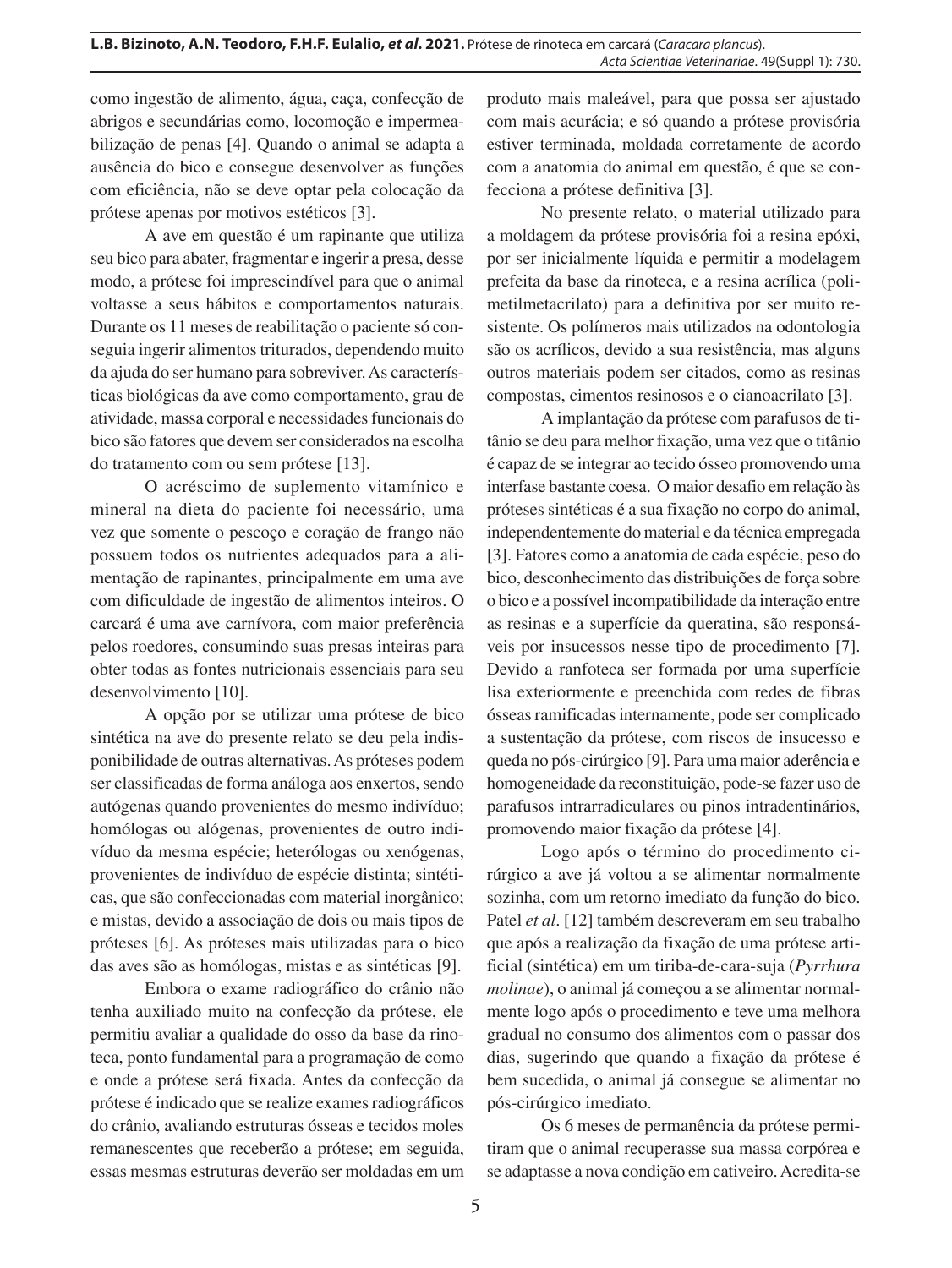que a falha da fixação da prótese tenha ocorrido pela ausência de função de desgaste da rinoteca sintética, o que permitiu o crescimento exagerado da parte inferior do bico que levou a má oclusão entre a prótese e a gnatoteca e a sobrecarga sobre os parafusos de fixação. As próteses sintéticas podem ser bem sucedidas em sua fixação, mas não há estudos que possam apontar por quanto tempo ainda permanecerão viáveis após o procedimento cirúrgico [3]. Portanto, mesmo com o sucesso do procedimento, possibilitando que a ave retornasse aos seus hábitos e comportamentos naturais, até depois da queda da prótese, é um animal que precisa ser mantido em cativeiro adequado para observação diária da alimentação e controle do crescimento da gnatoteca.

### MANUFACTURERS

1 Ourofino Saúde Animal. Cravinhos, SP, Brazil. 2 Laboratório Teuto Brasileiro. Anápolis, GO, Brazil. 3 JP Industria Farmacêutica S.A. Ribeirão Preto, SP, Brazil. 4 Rioquímica Industria Farmacêutica S.A. São José do Rio Preto, SP, Brazil.

5 Laboratório Ibasa. Porto Alegre, RS, Brazil.

6 Tekbond Saint-Gobain. Cotia. SP, Brazil.

7 Cristália Produtos Químicos Farmacêuticos Ltda. Itapira, SP, Brazil.

8 VIPI Produtos Odontológicos. Pirassununga, SP, Brazil.

9 Pfizer Brazil. São Paulo, SP, Brazil.

10Agener União Saúde Animal. São Paulo, SP, Brazil.

11Bayer Saúde Animal. São Paulo, SP, Brazil.

*Funding***.** Our thanks to the Fundação de Amparo à Pesquisa do Estado de Minas Gerais (FAPEMIG) for providing a scholarship to Lara Bernades Bizinoto.

*Acknowledgements***.** We thank Carlos Alberto Valera, prosecutor of the Public Prosecutor's Office of Minas Gerais, Promotorias de Justiça do Meio Ambiente das Bacias dos Rios Paranaíba e Baixo Rio Grande, for getting resources for the treatment of wild animals received at the Veterinary Medical Teaching Hospital of the UNIUBE, and to the Santuário Anjos de Assis for caring the animal to the present day.

*Declaration of interest***.** The authors report no conflict of interest. The authors alone were responsible for the content and writing of paper.

### **REFERENCES**

- **1 Bolson J. & Schossler J.E.W. 2008.** Osteossíntese em Aves Revisão da Literatura. *Arquivos de Ciências Veterinárias e Zoologia da UNIPAR*. 11(1): 55-62.
- **2 Crosta L. 2002.** Alloplastic and Heteroplastic Bill Prostheses in Two Ramphastidae Birds. *Journal of Avian Medicine and Surgery*. 16(3): 218-222.
- **3 Fecchio R.S. 2010.** Análise biomecânica da aderência de diferentes sistemas adesivos ao estrato córneo queratinizado do bico de tucanos-toco (*Ramphastos toco*). 95f. São Paulo, SP. Dissertação (Mestrado em Clínica Cirúrgica Veterinária) - Faculdade de Medicina Veterinária e Zootecnia da Universidade de São Paulo, SP.
- **4 Fecchio R.S. & Gioso M.A. 2015.** Correções Ortognáticas e Prótese em Bico de Aves. In: Cubas Z.S., Silva J.C.R. & Catão-Dias J.L. (Eds). *Tratado de Animais Selvagens*. 2.ed. São Paulo: Roca, pp.4296-4321.
- **5 Fecchio R.S., Gomes M.S., Kolosoki J., Petri B.S.S., Rossi J.L. & Gioso M.A. 2008.** Estudo da biomecânica oclusal e da aderência da resina acrílica auto-polimerizável em fraturas de rinoteca de tucanos (*Ramphastos toco*). *Pesquisa Veterinária Brasileira*. 28(7): 335-340.
- **6 Fecchio R.S., Miranelo L. & Gioso M.A. 2010.** Inserção de prótese homóloga de rinoteca em Tucano-toco (*Ramphastos toco*). *ANCLIVEPA*. 22(68): 28-30.
- **7 Fecchio R.S., Rossi Jr. J.L. & Gioso M.A. 2009.** Reparo de bicos em aves: correções, restaurações e próteses. In: Villani R.G. & Schimidt E.M.S. (Eds). *Avanços na Medicina de Animais Selvagens: Medicina de Aves*. Curitiba: Grupo Fowler, pp.197-223.
- **8 Fecchio R.S., Seki Y., Bodde S.G., Gomes M.S., Kolososki J., Rossi Jr. J.L, Gioso M.A. & Meyers M.A. 2010.** Mechanical behavior of prosthesis in Toucan beak (*Ramphastos toco*). *Material Science and Engineering C - Journal*. 30(3): 460-464.
- **9 Feranti J.P.S., Silva Filho J.R., Idalencio R., Oliveira M.T., Souza F.W. & Brun M.V. 2013.** Uso de prótese de bico na correção de defeito em gnatoteca de papagaio charão (*Amazona pretrei*). *Acta Scientiae Veterinariae*. 41(Suppl 1): 34. 4p.
- **10 Joppert A.M.** Accipitriformes, Falconiformes e Strigiformes (Gaviões, Águias, Falcões e Corujas). In: Cubas Z.S., Silva J.C.R. & Catão-Dias J.L. (Eds). *Tratado de Animais Selvagens*. 2.ed. São Paulo: Roca, pp.1007-1143.
- **11 Olsen G.H. 2003.** Oral biology and beak disorders of birds. *The Veterinary Clinics of North America: Exotic Animal Practice*. 6(3): 505-522.